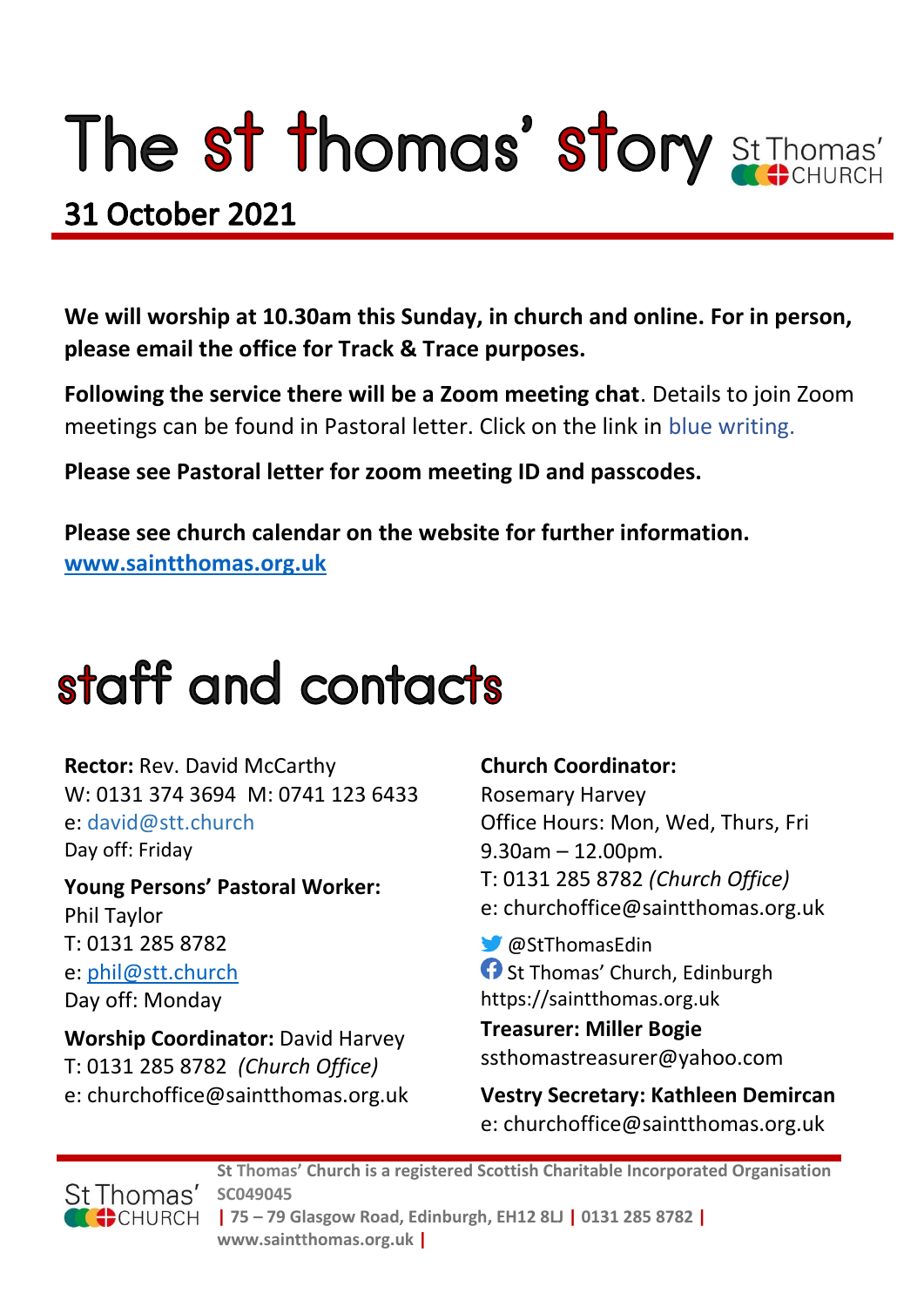### **Last Week for Christmas Shoebox Appeal 2021 – Return by Thursday 4 th November.**

The time has come once again to think about filling a shoebox with small Christmas gifts for a child or adult. These boxes are distributed by Blythswood Care to those in great need in countries like Kosovo, Moldova, Albania and Hungary.

James Campbell, CEO of Blythswood Care writes, "Simple gifts of toys, hats, gloves, and essential everyday items are really precious to people in need. Time after time we have seen people receive the exact gifts needed, in ways we could not have planned. This is a great blessing and demonstration how the Lord goes before us in even the simple and practical details of our lives. Please will you consider filling a shoebox. Leaflets will be available to help with gift ideas." **Filled shoeboxes should be brought to church by Thursday Nov 4th** . Empty shoe boxes are available at the back of the church. If you have any questions please contact Alison Bogie. [thebogies@talk21.com](mailto:thebogies@talk21.com)

**Coffee Plus** is restarting on Thursday 4<sup>th</sup> November. We are so pleased that we can now meet once again in the Church hall to have coffee, scones and lots of chat. For the next few weeks we will meet from 10:30am till 12 noon. Masks will need to be worn while moving about in the hall but can be removed while sitting at a table and drinking coffee and eating. We look forward to having fellowship with each other once again on Thursday mornings.

#### **Request for a music keyboard!**

Would anyone have a keyboard at home that they would not need back until January? Our friend, Naike, who has become a regular at St. Ts until she returns to Germany in January, has expressed an interest in learning the piano and a keyboard would enable her to have some online lessons with Linda until then! We would both be very grateful for the loan of such an instrument and would give it much love and attention for the next three months!! Please email [linda.aslet@yahoo.com](mailto:linda.aslet@yahoo.com) if you can help. Many thanks Linda.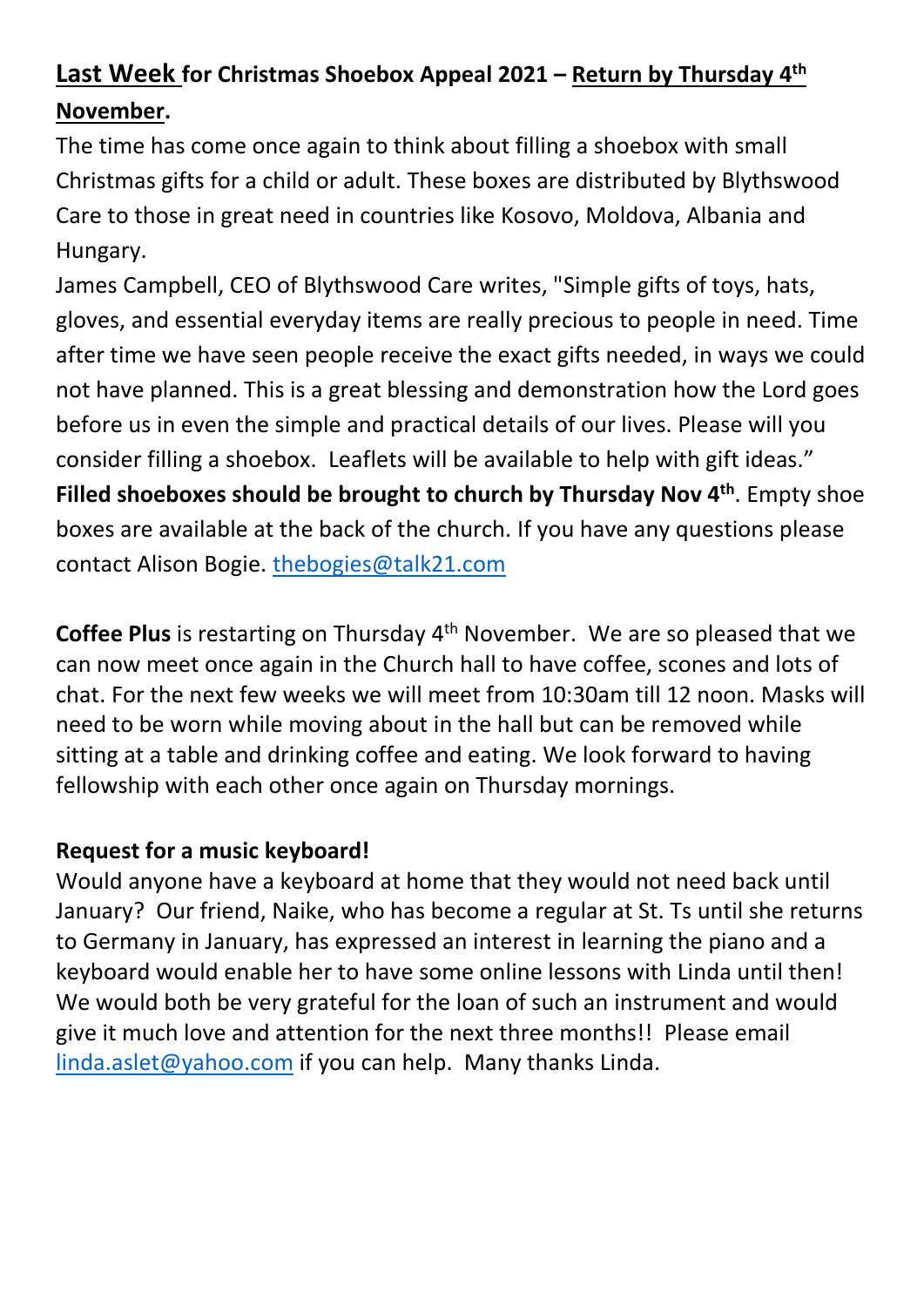#### **Sunday 31 October 2021**

#### **to**

#### **Sunday 7 November 2021**

Sunday worship and some other events are available online at: <https://www.facebook.com/stthomasedin> <https://www.youtube.com/channel/UC1r0Eq3PqBmxioDssYXCbGQ> <https://www.twitter.com/StThomasEdin>

#### **Sunday 31 October**

**@ 10.30am Service – Genesis 1:26-28; 2:15 Thorsten Prill is preaching. Post Worship Chat -**"Zoom" meeting details in Pastoral letter.

#### **@ 6.30pm – 7pm "Zoom" Prayer Base**

#### **Monday 1 November**

**@ 4pm Rooted Bible Study** – Zoom meeting details in Pastoral letter.

#### **Tuesday 2 November**

**@ 10am – 11.30am – Toddler group**, please contact the office for details.

**@ 12pm – Midday prayer on Facebook**

#### **Wednesday 3 November**

**@ 2pm Rooted Bible Study – in person,** meet in the Main Hall.

**@ 8pm – Night Prayer on Facebook** 

**Thursday 4 November @ 10.30am-12pm – Coffee Plus – in person, meet in the main hall.**

**Sunday 7 November @ 10.30am Online Worship – David McCarthy is preaching. Post-Worship Chat -** "Zoom" meeting details in Pastoral letter. **@ 6.30pm – 7pm "Zoom" Prayer Base**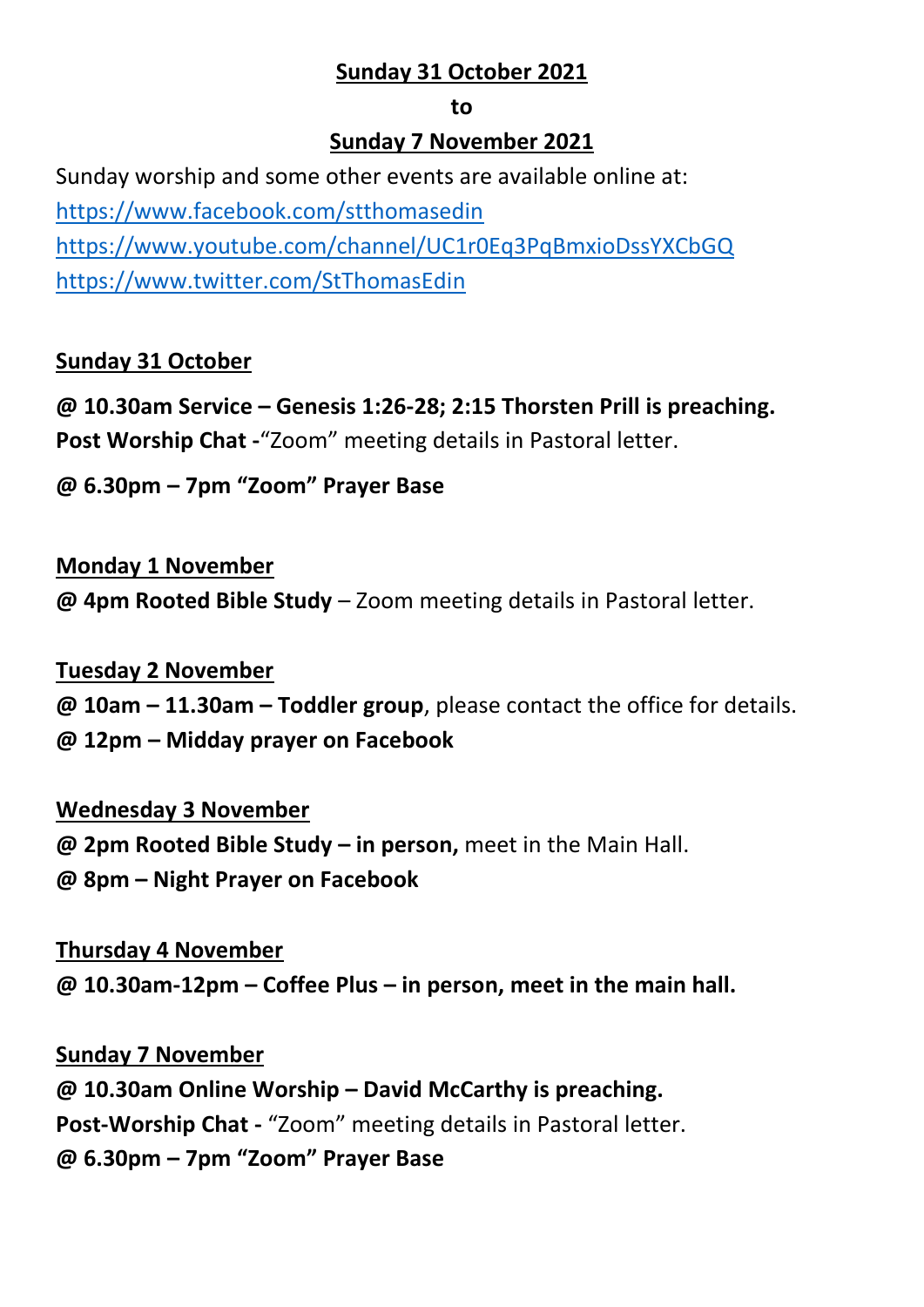# for our prayer

Pray for an **outpouring of the Holy Spirit** on all of us – that we will be consumed by a willingness to repent of our sin and a renewed love for Jesus. Pray for that outpouring to extend to many in our communities. *(John 16:8-10)*

Pray for **leaders and influencers** as they gather for COP26 in Glasgow - that the cost to God's creation of doing nothing is paramount in the deliberations and that any agreements made are kept and that they help those who are in immediate need of climate justice.

Keep the **Carers and Toddlers Group** on Tuesday mornings in prayer. Pray for **Hilary Robinson** as she coordinates this important ministry. Pray that many parents and carers will return.

Pray that the **F@ST Club** will see a growing attendance, good fun, and the love of Jesus seen and known.

Pray for plans for **Coffee Plus** to begin again – that people will return and that it will be an encouraging time of friendship and care. Pray for **Alison Bogie** as she organises this and that there are others who willing to help.

Pray for **Jane, Gordon & Shona Ross** who have all tested positive for Covid, Jane has symptoms, so please pray for a full recovery.

**Alison Carter** had cataract surgery on 12 October – pray for a full recovery.

Pray for **Mandy & Andy Lines** as her treatment for myeloma continues – that it will have mild side effects and bring healing.

Pray for **David Harvey**, who continues to struggle with pain from his damaged shoulder.